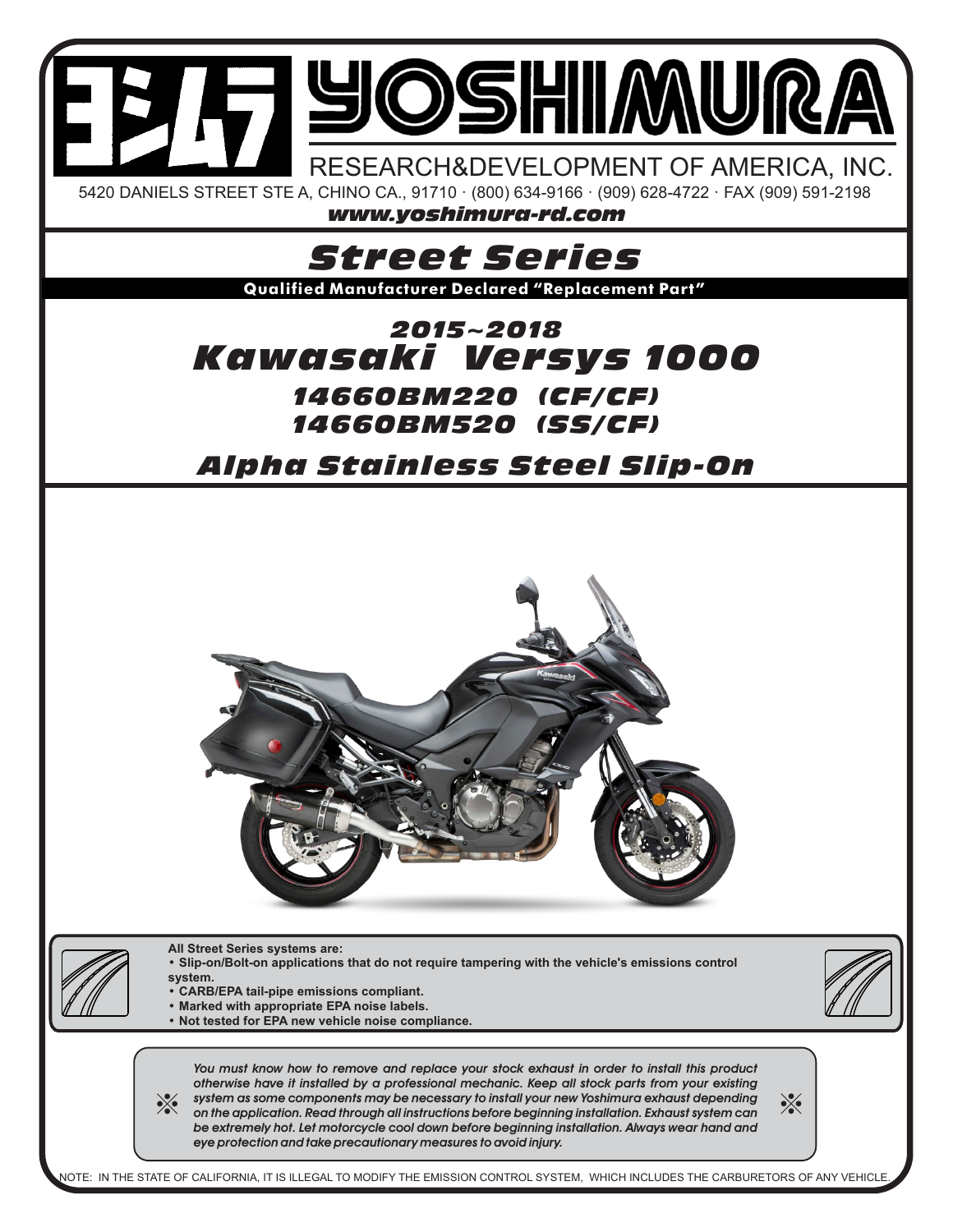## **Assembly Diagram**



| No.   | <b>Item</b>  | <b>Description</b>                      | Qtv            |
|-------|--------------|-----------------------------------------|----------------|
| 1     | 14660-435D   | Yoshimura Tailpipe                      |                |
| 2     | CRYM5125RAD  | <b>Carbon Fiber Muffler Assembly</b>    |                |
|       | SRYM5125RAD  | <b>Stainless Steel Muffler Assembly</b> |                |
|       |              | Muffler Clamp                           |                |
| 3     | MCYM5-CCCX   | for use with CF sleeve                  |                |
|       | MCYM5-CCCX-X | for use with SS sleeve                  |                |
| 4     | HT SHLDR77   | Muffler Clamp Heat Insulator            |                |
| 5     | 5X20SPC      | 5mm x 20mm Spacer                       | 1              |
| 6     | RACE-SPS-1   | Medium Exhaust Spring                   | $\overline{2}$ |
| $***$ | ST-200       | <b>Spring Puller Tool</b>               |                |
| $***$ | 17029        | <b>Sticker Sheet</b>                    |                |

\*\* Not shown on diagram.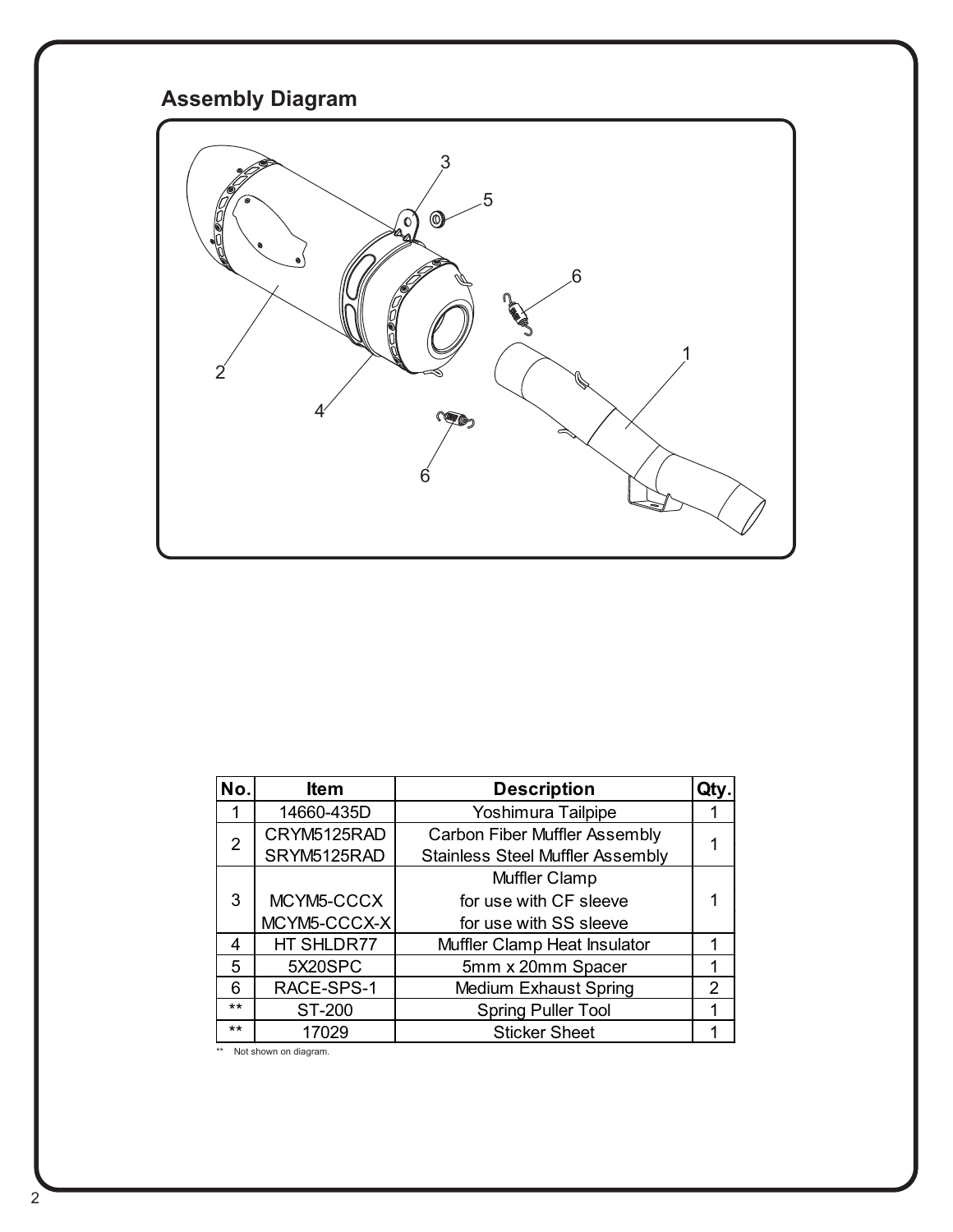- **CAUTION: Exhaust system can be extremely hot. Let motorcycle cool down before beginning installation. Always wear hand and eye protection and take precautionary measures to avoid injury.**
- **WARNING: Always properly support vehicle with a stand and/or lift when servicing or performing any work. Unstable vehicles may present dangerous conditions and may cause property damage and/or personal injury.**
- **NOTE: Read through all instructions before beginning installation.**

## **Removal**

- 1. Loosen muffler clamp.
- 2. While securely supporting the stock muffler, remove the muffler mount bolt and carefully remove the stock muffler assembly.

 Note: The stock muffler exhaust gasket will be re-used. Inspect and replace if necessary.

## **Installation**

1. Install (No. 1) *14660-435D,* tailpipe inlet into stock header outlet. Make sure that the centerstand stopper bracket on tailpipe is facing down as shown.

 Note: The stock tailpipe exhaust gasket will be re-used with the Yoshimura slip-on system. Inspect and replace if necessary.



- 2. Install (No. 4) *HT SHLDR77,* muffler clamp heat insulator onto (No. 3) *MCYM5-CCCX(-X),* muffler clamp. Trim the excess ends of heat insulator.
- 3. Install (No. 2) *muffler,* onto (No. 1) *14660-435D,*  tailpipe outlet.



4. Slide (No. 3) *MCYM5-CCCX(-X),* muffler clamp over (No. 2) *muffler* and align to the frontside of the stock muffler mount. Secure using the stock muffler mount bolt, (No. 5) *5X20SPC,* 5mm spacer, and stock nut as shown below. Torque to factory specification.



- 5. Install (No. 6) *RACE-SPS-1,* medium exhaust springs between muffler and tailpipe using the supplied *ST-200,* spring puller tool.
- 6. Torque stock muffler exhaust clamp to factory specification.
- 7. Before starting vehicle, check for proper clearance between new exhaust system and rear suspension (i.e. tire, swingarm, brakes, rear shock, and etc.) If any problem is found, please carefully follow through the installation steps again. If problem still persists, please call Yoshimura Tech Department at (800) 634-9166 / in CA (909) 628-4722.
- 8. It is recommended that the muffler and tailpipe be wiped down with rubbing alcohol to remove oil and fingerprints. This will help prevent tarnishing of the finish after the exhaust is heated up.
	- Note: After starting motorcycle, it is normal for new exhaust system and muffler to emit smoke until oil residue burns off.